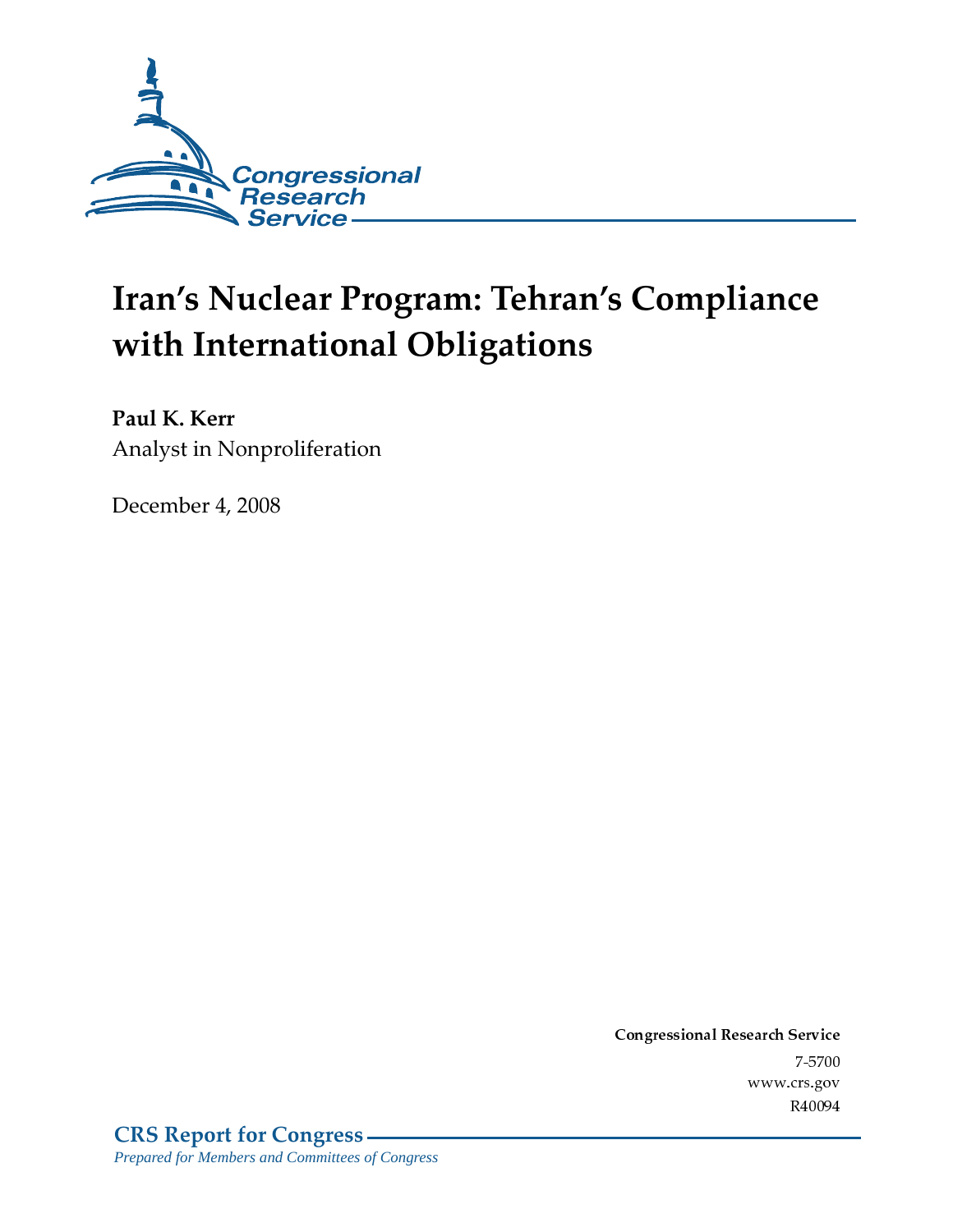### Summary

In 2002, the International Atomic Energy Agency (IAEA) began investigating allegations that Iran had conducted clandestine nuclear activities; the agency ultimately reported that some of these activities had violated Tehran's IAEA safeguards agreement. The agency has not stated definitively that Iran has pursued nuclear weapons, but has also not yet been able to conclude that the country's nuclear program is exclusively for peaceful purposes. The IAEA Board of Governors referred the matter to the U.N. Security Council in February 2006. Since then, the council has adopted five resolutions, the most recent of which (Resolution 1835) was adopted in September.

The Security Council has required Iran to cooperate fully with the IAEA's investigation of its nuclear activities, suspend its uranium enrichment program, suspend its construction of a heavywater reactor and related projects, and ratify the Additional Protocol to its IAEA safeguards agreement. However, a September 2008 report from IAEA Director-General Mohamed ElBaradei to the agency's Board of Governors indicated that Tehran has continued to defy the council's demands by continuing work on its uranium enrichment program and heavy-water reactor program. Iran has signed, but not ratified, its Additional Protocol.

Iran and the IAEA agreed in August 2007 on a work plan to clarify the outstanding questions regarding Tehran's nuclear program. Most of these questions have essentially been resolved, but ElBaradei told the agency's board in June 2008 that the agency still has questions regarding "possible military dimensions to Iran's nuclear programme." A September 2008 report from ElBaradei stated that the IAEA "has not been able to make progress" on these matters.

This report provides a brief overview of Iran's nuclear program and describes the legal basis for the actions taken by the IAEA board and the Security Council. It will be updated as events warrant.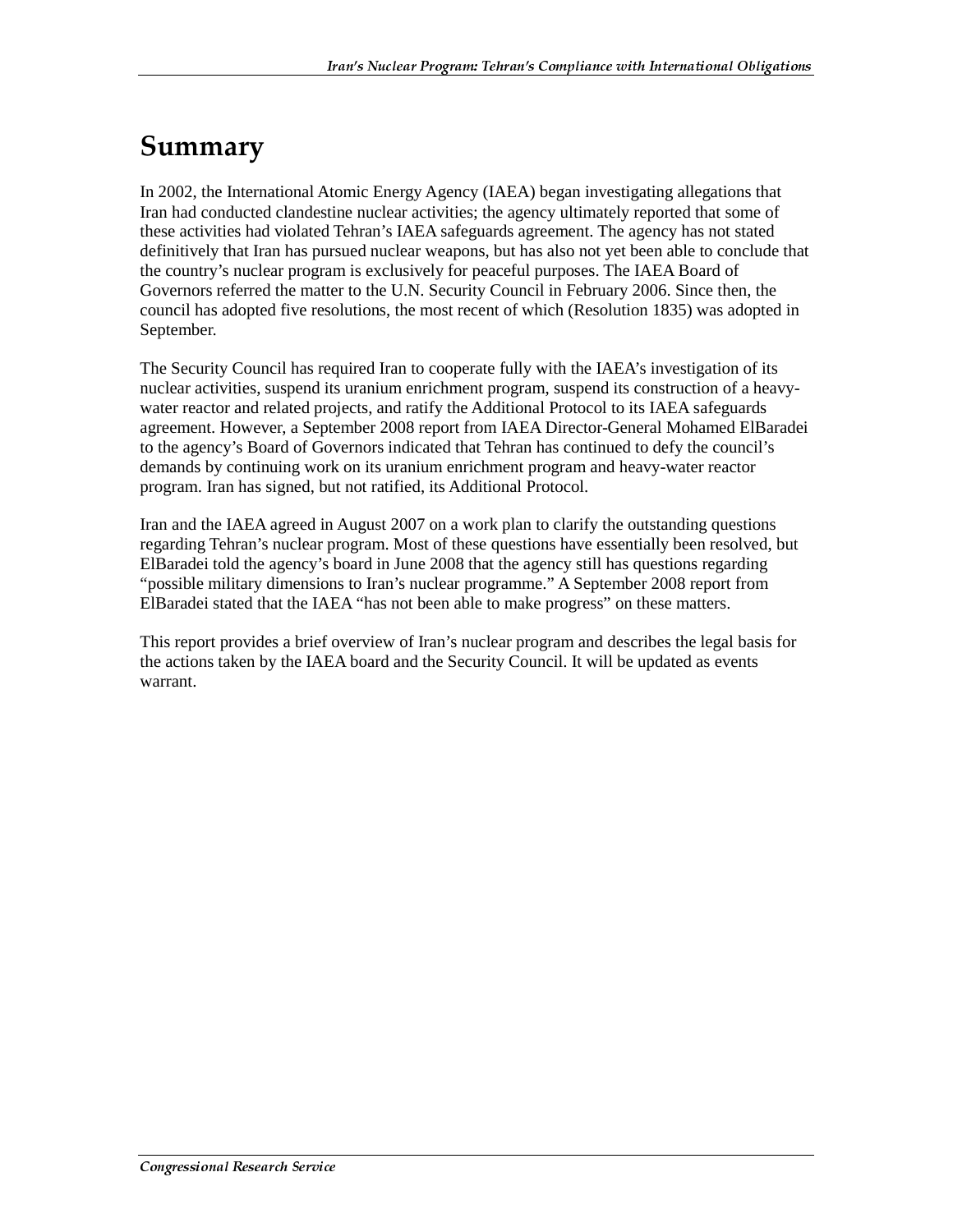### **Contents**

### Appendixes

| Appendix B. Extended Remarks by William Foster Regarding Possible NPT Article II |  |
|----------------------------------------------------------------------------------|--|
|                                                                                  |  |

### Contacts

|--|--|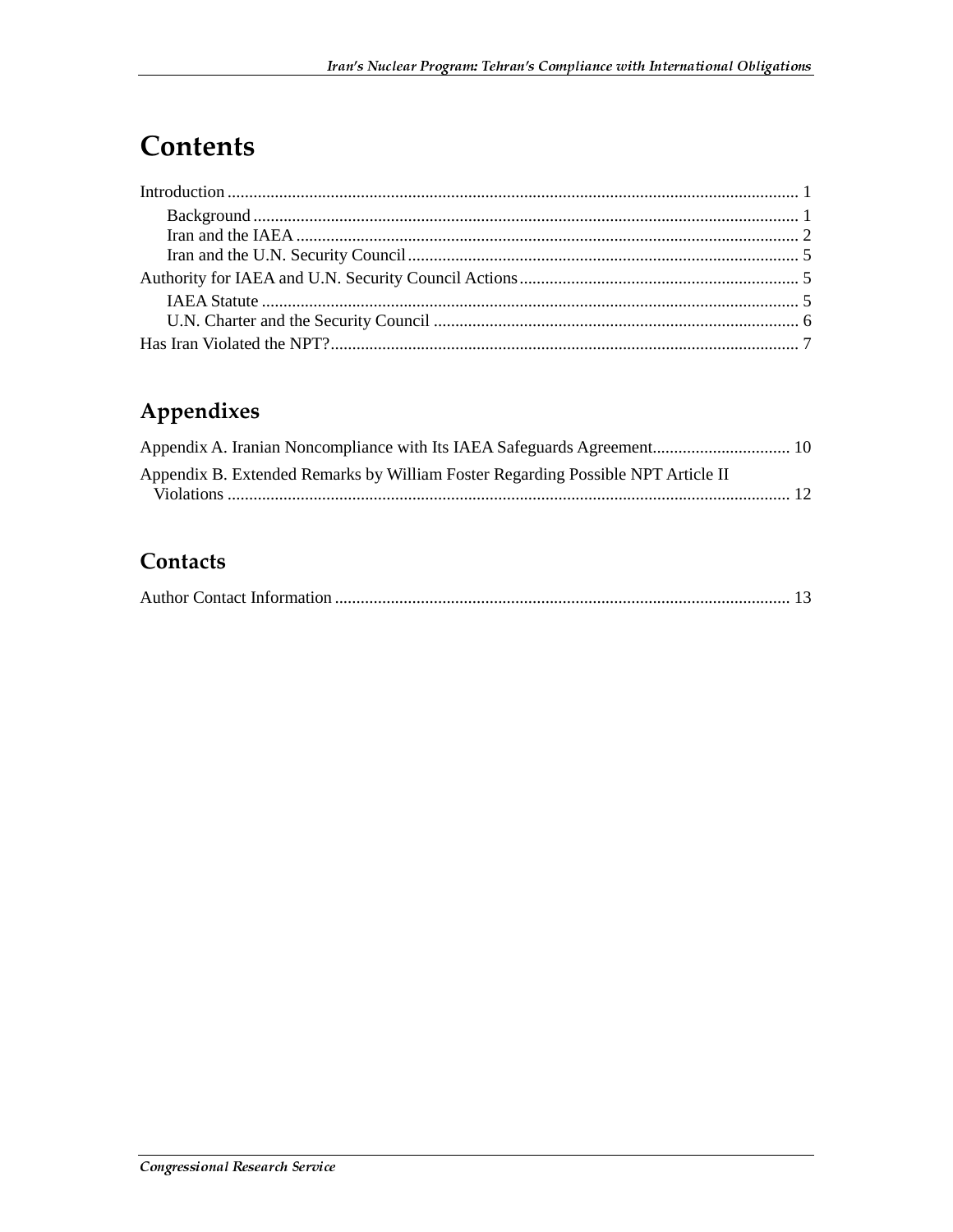### <u>Introduction</u>

Iran ratified the nuclear Nonproliferation Treaty (NPT) in 1970. Article III of the treaty requires non-nuclear-weapon states-parties<sup>1</sup> to accept comprehensive International Atomic Energy Agency (IAEA) safeguards; Tehran concluded a comprehensive safeguards agreement with the IAEA in 1974.<sup>2</sup> In 2002, the agency began investigating allegations that Iran had conducted clandestine nuclear activities; the IAEA ultimately reported that some of these activities had violated Tehran's safeguards agreement. The agency has not stated definitively that Iran has pursued nuclear weapons, but has also not yet been able to conclude that the country's nuclear program is exclusively for peaceful purposes. The IAEA continues to investigate the program.

Following more than three years of investigation, the IAEA Board of Governors referred the matter to the U.N. Security Council in February 2006. Since then, the council has adopted five resolutions requiring Iran to take steps to alleviate international concerns about its nuclear program. This report provides a brief overview of Iran's nuclear program and describes the legal basis for the actions taken by the IAEA board and the Security Council.

For more detailed information about Iran's nuclear program, see CRS Report RL34544, *Iran's Nuclear Program: Status*, by Paul K. Kerr. For more information about the state of international diplomacy with Iran, see CRS Report RL32048, *Iran: U.S. Concerns and Policy Responses*, by Kenneth Katzman.

#### Background

Iran's construction of a gas centrifuge-based uranium enrichment facility is currently the main source of proliferation concern. Gas centrifuges enrich uranium by spinning uranium hexafluoride gas at high speeds to increase the concentration of the uranium-235 isotope. Such centrifuges can produce both low-enriched uranium (LEU), which can be used in nuclear power reactors, and highly enriched uranium (HEU), which is one of the two types of fissile material used in nuclear weapons. HEU can also be used as fuel in certain types of nuclear reactors. Iran also has a uranium-conversion facility, which converts uranium oxide into several compounds, including uranium hexafluoride. Tehran claims that it wants to produce LEU for its current and future power reactors.

Iran's construction of a reactor moderated by heavy water has also been a source of concern. Although Tehran says that the reactor is intended for the production of medical isotopes, it is a proliferation concern because the reactor's spent fuel will contain plutonium well-suited for use in nuclear weapons. In order to be used in nuclear weapons, however, plutonium must be separated from the spent fuel—a procedure called "reprocessing." Iran has said that it will not engage in reprocessing.

<sup>&</sup>lt;sup>1</sup> Under the NPT, the five nuclear-weapon states are China, France, Russia, the United Kingdom, and the United States. All other parties are non-nuclear-weapon states.

<sup>&</sup>lt;sup>2</sup> INFCIRC/214, available at http://www.iaea.org/Publications/Documents/Infcircs/Others/infcirc214.pdf. Non-nuclearweapons states-parties to the nuclear Nonproliferation Treaty are obligated to conclude comprehensive safeguards agreements with the International Atomic Energy Agency.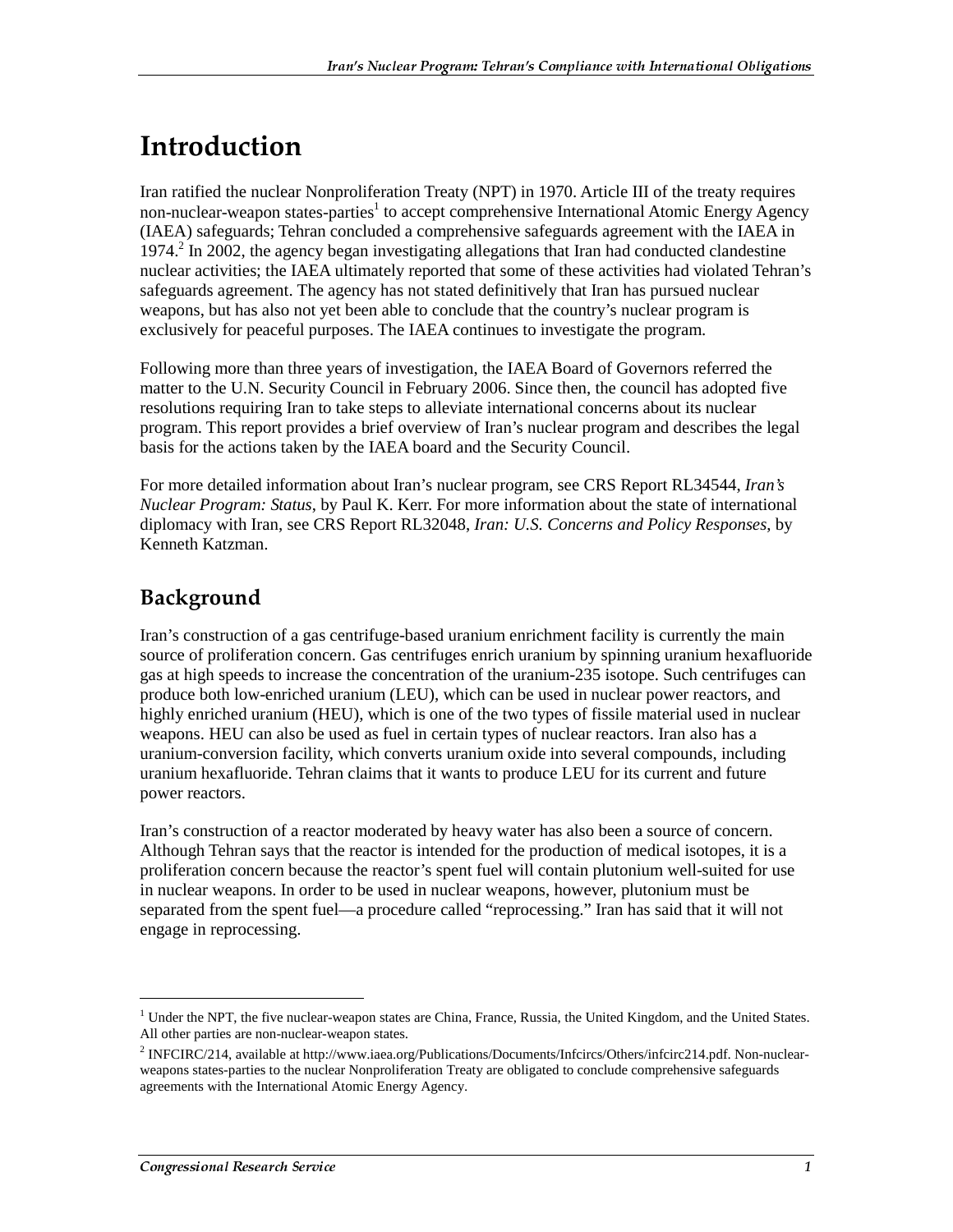Iran and the IAEA agreed in August 2007 on a work plan to clarify the outstanding questions regarding Tehran's nuclear program.<sup>3</sup> Most of these questions, which had created suspicions that Iran had been pursuing a nuclear weapons program, have essentially been resolved. IAEA Director-General Mohamed ElBaradei, however, told the IAEA board June 2, 2008, that there is "one remaining major [unresolved] issue," which concerns questions regarding "possible military dimensions to Iran's nuclear programme." A September 15 report<sup>4</sup> from ElBaradei to the Security Council and the IAEA board states that the agency "has not been able to make progress" on these matters. Tehran has questioned the authenticity of some of the evidence underlying the agency's concerns and maintains that it has not done any work on nuclear weapons.

The government has also expressed concern to the IAEA that resolving some of these issues would require agency inspectors to have "access to sensitive information related to its conventional military and missile related activities." The IAEA, according to ElBaradei's report, has stated its willingness to discuss with Iran

modalities that could enable Iran to demonstrate credibly that the activities referred to in the documentation are not nuclear related, as Iran asserts, while protecting sensitive information related to its conventional military activities.

Indeed, the agency says that it has made several specific proposals, but Tehran has not yet provided the requested information.

The most recent Security Council resolution (1835), adopted September 27, 2008, requires Iran to cooperate fully with the IAEA's investigation of its nuclear activities, suspend its uranium enrichment program, suspend its construction of a heavy-water reactor and related projects, and ratify the Additional Protocol to its IAEA safeguards agreement.<sup>5</sup> However, ElBaradei's September report indicated that Tehran has continued to defy the council's demands by continuing work on its uranium enrichment program and heavy-water reactor program. Iranian officials have repeatedly stated that Iran will not suspend its enrichment program. Tehran has signed, but not ratified, its Additional Protocol.

#### Iran and the IAEA

As noted above, Iran is a party to the NPT and has concluded a comprehensive safeguards agreement. According to the IAEA, safeguards pursuant to such agreements

are applied to verify a State's compliance with its undertaking to accept safeguards on all nuclear material in all its peaceful nuclear activities and to verify that such material is not diverted to nuclear weapons or other nuclear explosive devices.<sup>6</sup>

Comprehensive safeguards are designed to enable the IAEA to detect the diversion of nuclear material from peaceful purposes to nuclear weapons uses, as well as to detect undeclared nuclear

<sup>&</sup>lt;sup>3</sup> The text is available at http://www.iaea.org/Publications/Documents/Infcircs/2007/infcirc711.pdf.

<sup>4</sup> GO/2008/38, available at http://www.iaea.org/Publications/Documents/Board/2007/gov2007-58.pdf.

<sup>&</sup>lt;sup>5</sup> Iran is also reported to be constructing a plant for the production of heavy water.

<sup>&</sup>lt;sup>6</sup> IAEA Safeguards Glossary, op cit. Comprehensive safeguards agreements are based on a model described in INFCIRC 153, available at http://www.iaea.org/Publications/Documents/Infcircs/Others/infcirc153.pdf.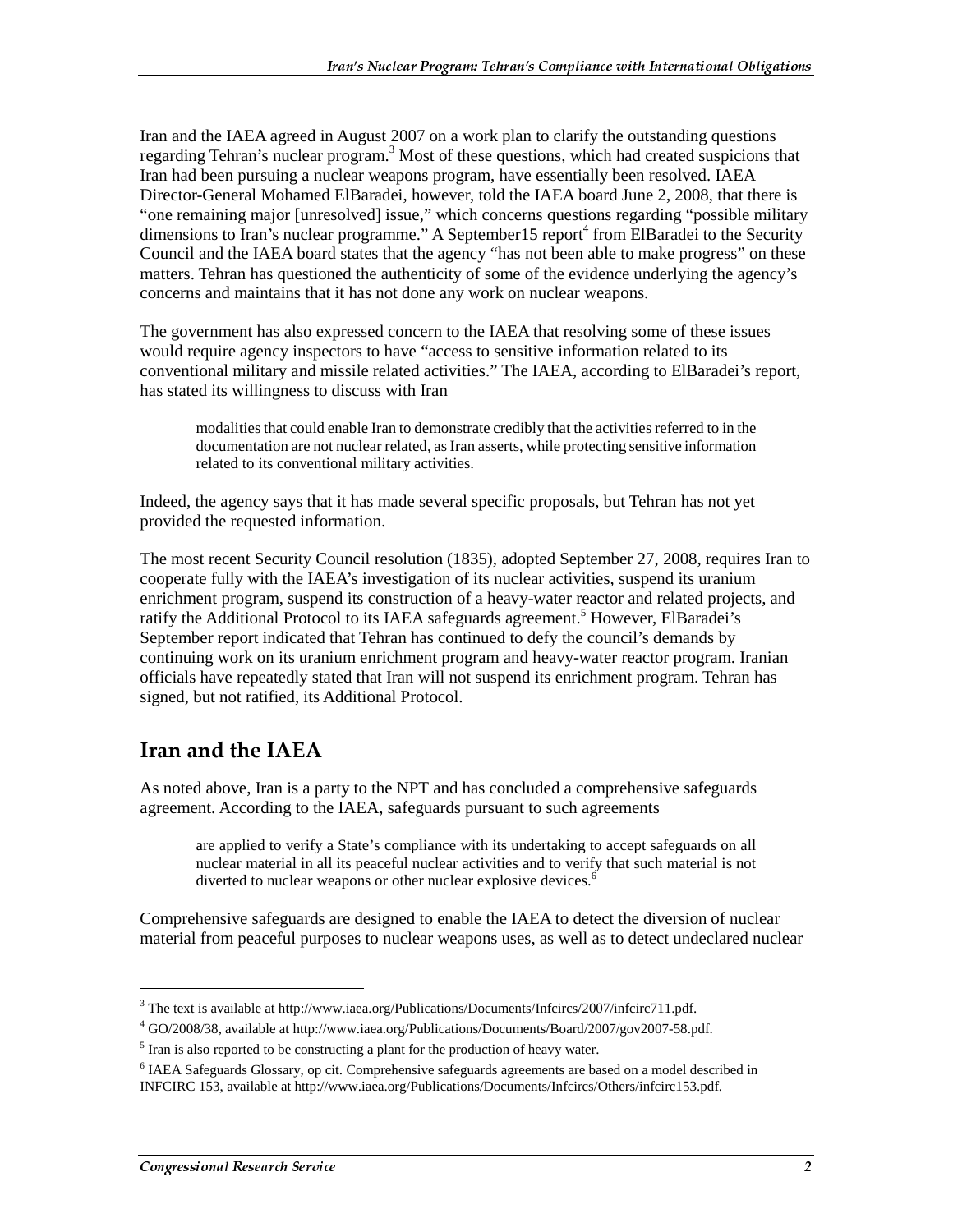activities and material.<sup>7</sup> Safeguards include agency inspections and monitoring of declared nuclear facilities.

The agency's inspections and monitoring authority in a particular country are limited to facilities that have been declared by the government. Additional Protocols to IAEA comprehensive safeguards agreements increase the agency's ability to investigate clandestine nuclear facilities and activities by increasing the IAEA's authority to inspect certain nuclear-related facilities and demand information from member-states.<sup>8</sup> Iran signed such a protocol in December 2003 and agreed to implement the agreement pending ratification. Tehran stopped adhering to its Additional Protocol in 2006.

The IAEA's authority to investigate nuclear-weapons-related activity is limited. ElBaradei explained in a 2005 interview that "… we don't have an all-encompassing mandate to look for every computer study on weaponization. Our mandate is to make sure that all nuclear materials in a country are declared to us."<sup>5</sup> Similarly, a February 2006 report from ElBaradei to the IAEA board stated that "absent some nexus to nuclear material the Agency's legal authority to pursue the verification of possible nuclear weapons related activity is limited."<sup>10</sup>

The current public controversy over Iran's nuclear program began in August 2002, when the National Council of Resistance on Iran (NCRI), an Iranian exile group, revealed information during a press conference (some of which later proved to be accurate) that Tehran had built nuclear-related facilities that it had not revealed to the IAEA. The United States had been aware of at least some of these activities, according to knowledgeable former officials.<sup>11</sup> Prior to the NCRI's revelations, the IAEA had expressed concerns that Iran had not been providing the agency with all relevant information about its nuclear programs, but had never found the country in violation of its safeguards agreement.

In fall 2002, the IAEA began to investigate Iran's nuclear activities at the sites named by the NCRI; inspectors visited the sites the following February. Adopting its first resolution  $(GOV/2003/69)^{12}$  on the matter in September 2003, the IAEA board called on Tehran to increase its cooperation with the agency's investigation, suspend its uranium enrichment activities, and "unconditionally sign, ratify and fully implement" an Additional Protocol.

In October 2003, Iran concluded a voluntary agreement with France, Germany, and the United Kingdom, collectively known as the "E3," to suspend its enrichment activities, sign and implement an Additional Protocol to its IAEA safeguards agreement, and comply fully with the IAEA's investigation.<sup>13</sup> As a result, the agency's board decided to refrain from referring the matter

<sup>7</sup> Ibid.

<sup>&</sup>lt;sup>8</sup> Additional Protocols for an individual IAEA member-state are based on the agency's Model Additional Protocol (INFCIRC/540), available at http://www.iaea.org/Publications/Documents/Infcircs/1997/infcirc540c.pdf.

<sup>&</sup>lt;sup>9</sup> "Tackling the Nuclear Dilemma: An Interview with IAEA Director-General Mohamed ElBaradei," February 4, 2005, available at http://www.armscontrol.org/act/2005\_03/ElBaradei.

<sup>&</sup>lt;sup>10</sup> GOV/2006/15, available at http://www.iaea.org/Publications/Documents/Board/2006/gov2006-15.pdf.

<sup>&</sup>lt;sup>11</sup> Gary Samore, Former Senior Director for Nonproliferation and Export Controls on the National Security Council, personal communication June 5, 2008; Director of Central Intelligence George J. Tenet, "DCI Remarks on Iraq's WMD Programs," February 5, 2004, available at https://www.cia.gov/news-information/speeches-testimony/2004/ tenet\_georgetownspeech\_02052004.html.

<sup>&</sup>lt;sup>12</sup> Available at http://www.iaea.org/Publications/Documents/Board/2003/gov2003-69.pdf.

<sup>&</sup>lt;sup>13</sup> The text of the agreement is available at http://www.iaea.org/NewsCenter/Focus/IaeaIran/ (continued...)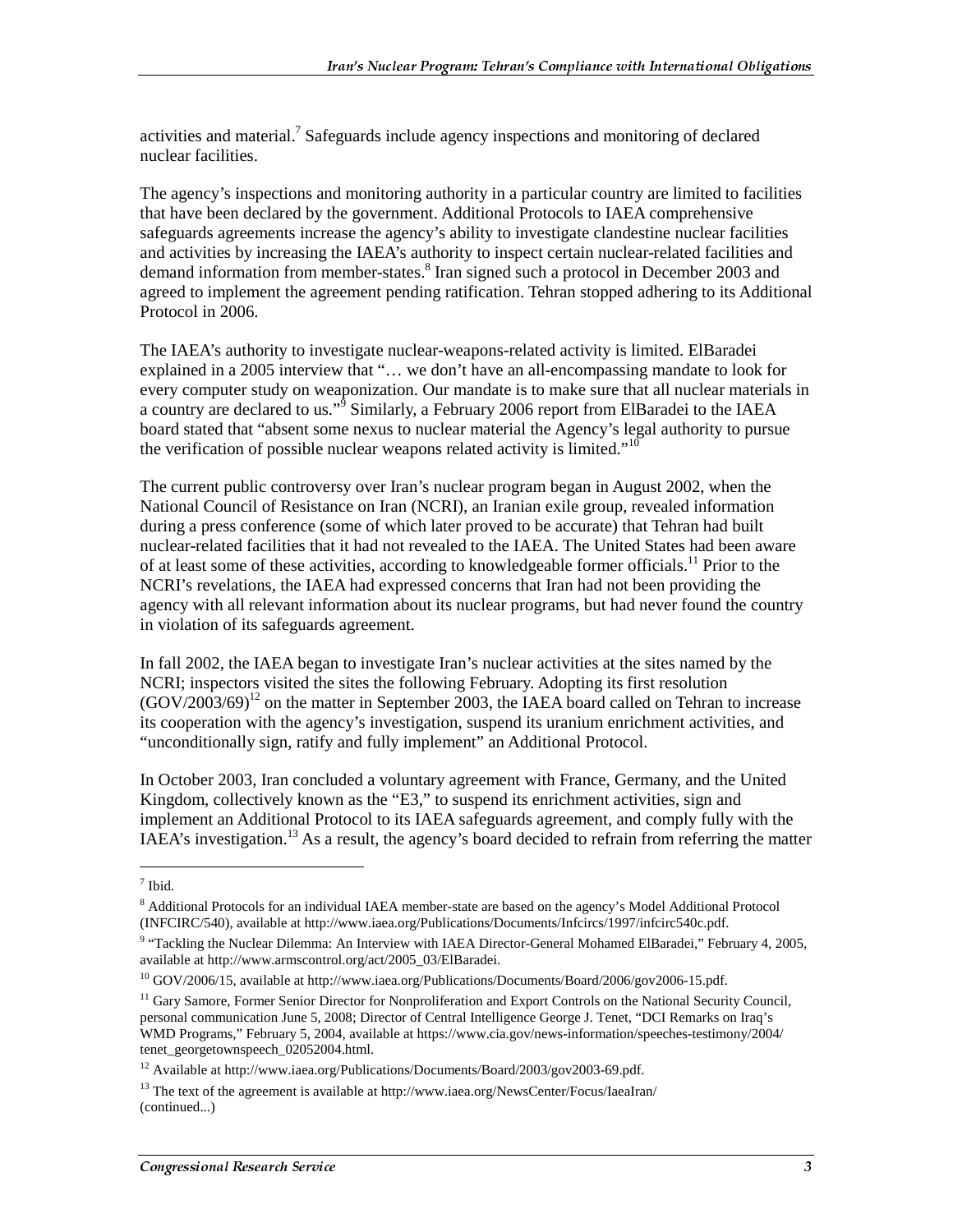to the U.N. Security Council. As noted above, Tehran signed this Additional Protocol in December 2003, but has never ratified it.

Ultimately, the IAEA's investigation, as well as information Iran provided after the October 2003 agreement, revealed that Iran had engaged in a variety of clandestine nuclear-related activities, some of which violated the country's safeguards agreement (see **Appendix A**). After October 2003, Iran continued some of its enrichment-related activities, but Tehran and the E3 agreed in November 2004 to a more detailed suspension agreement.<sup>14</sup> However, Iran resumed uranium conversion in August 2005 under the leadership of President Mahmoud Ahmadinejad, who had been elected two months earlier.

On September 24, 2005, the IAEA Board of Governors adopted a resolution (GOV/2005/77)<sup>15</sup> that, for the first time, found Iran to be in noncompliance with its IAEA safeguards agreement. The board, however, did not refer Iran to the Security Council, choosing instead to give Tehran additional time to comply with the board's demands. The resolution urged Iran:

- To implement transparency measures... [including] access to individuals, documentation relating to procurement, dual use equipment, certain military owned workshops and research and development locations;
- To re-establish full and sustained suspension of all enrichment-related activity;
- To reconsider the construction of [the] research reactor moderated by heavy water;
- To ratify promptly and implement in full the Additional Protocol;
- [T]o continue to act in accordance with the provisions of the Additional Protocol.

No international legal obligations required Tehran to take these steps. But ElBaradei's September 2008 report asserted that, without Iranian implementation of such "transparency measures," the IAEA "will not be in a position to progress in its verification of the absence of undeclared nuclear material and activities in Iran."

Iran announced in January 2006 that it would resume research and development on its centrifuges at Natanz. In response, the IAEA board adopted a resolution  $(GOV/2006/14)^{16}$  February 4, 2006, referring the matter to the Security Council and reiterating its call for Iran to take the measures specified in the September resolution. Two days later, Tehran announced that it would stop implementing its Additional Protocol.

Iran further scaled back its cooperation with the IAEA in March 2007, when the government decided to stop complying with a portion of the subsidiary arrangements for its IAEA safeguards agreement.<sup>17</sup> That provision, to which Iran agreed in 2003, requires Tehran to provide design

<sup>(...</sup>continued)

statement\_iran21102003.shtml.

<sup>&</sup>lt;sup>14</sup> The text of the agreement is available at http://www.iaea.org/Publications/Documents/Infcircs/2004/infcirc637.pdf.

<sup>15</sup> Available at http://www.iaea.org/Publications/Documents/Board/2005/gov2005-77.pdf.

<sup>16</sup> Available at http://www.iaea.org/Publications/Documents/Board/2006/gov2006-14.pdf.

 $17$  According to the 2001 IAEA Safeguards Glossary, subsidiary arrangements describe the "technical and administrative procedures for specifying how the provisions laid down in a safeguards agreement are to be applied."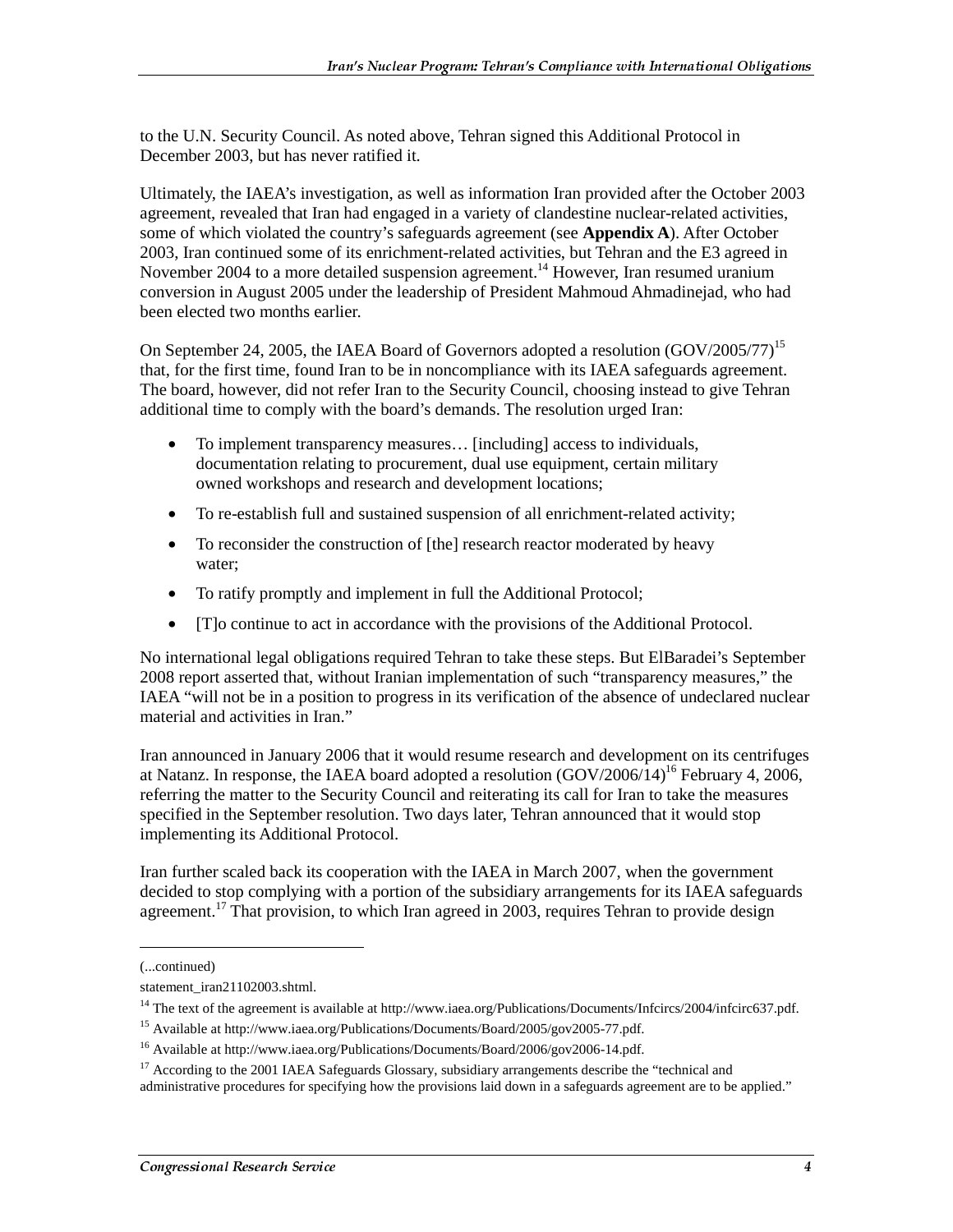information for new nuclear facilities "as soon as the decision to construct, or to authorize construction, of such a facility has been taken, whichever is earlier." Previously, Iran was required to provide design information for a new facility only 180 days before introducing nuclear material into it. The IAEA has asked Iran to "reconsider" this decision.

#### Iran and the U.N. Security Council

On March 29, 2006, the U.N. Security Council President issued a statement that called on Iran to "take the steps required" by the February IAEA board resolution. Such statements are, however, not legally binding. The council subsequently adopted five resolutions concerning Iran's nuclear program: 1696 (July 2006), 1737 (December 2006), 1747 (March 2007), 1803 (March 2008), and 1835 (September 2008). The second, third, and fourth resolutions imposed a variety of restrictions on Iran.

Resolution 1696 was the first to place legally binding Security Council requirements on Iran with respect to its nuclear program. That resolution made mandatory the IAEA—demanded suspension and called on Tehran to implement the transparency measures called for by the IAEA board's February 2006 resolution. Resolution 1737 reiterated these requirements but expanded the suspension's scope to include "work on all heavy water-related projects."

It is worth noting that the Security Council has acknowledged (in Resolution 1803, for example) Iran's rights under Article IV of the NPT, which states that parties to the treaty have "the inalienable right ... to develop research, production and use of nuclear energy for peaceful Purposes."<sup>18</sup>

### **Authority for IAEA and U.N. Security Council Actions**

The legal authority for the actions taken by the IAEA Board of Governors and the U.N. Security Council is found in both the IAEA Statute and the U.N. Charter. The following sections discuss the relevant portions of those documents.

#### **IAEA Statute**

j

Two sections of the IAEA Statute explain what the agency should do if an IAEA member-state is found to be in noncompliance with its safeguards agreement.<sup>19</sup> Article III B. 4. of the statute states that the IAEA is to submit annual reports to the U.N. General Assembly and, "when appropriate," to the U.N. Security Council. If "there should arise questions that are within the competence of the Security Council," the article adds, the IAEA "shall notify the Security Council, as the organ bearing the main responsibility for the maintenance of international peace and security."

<sup>&</sup>lt;sup>18</sup> The treaty text is available at http://www.iaea.org/Publications/Documents/Infcircs/Others/infcirc140.pdf.

<sup>&</sup>lt;sup>19</sup> The text of the IAEA Statute is available at http://www.iaea.org/About/statute\_text.html.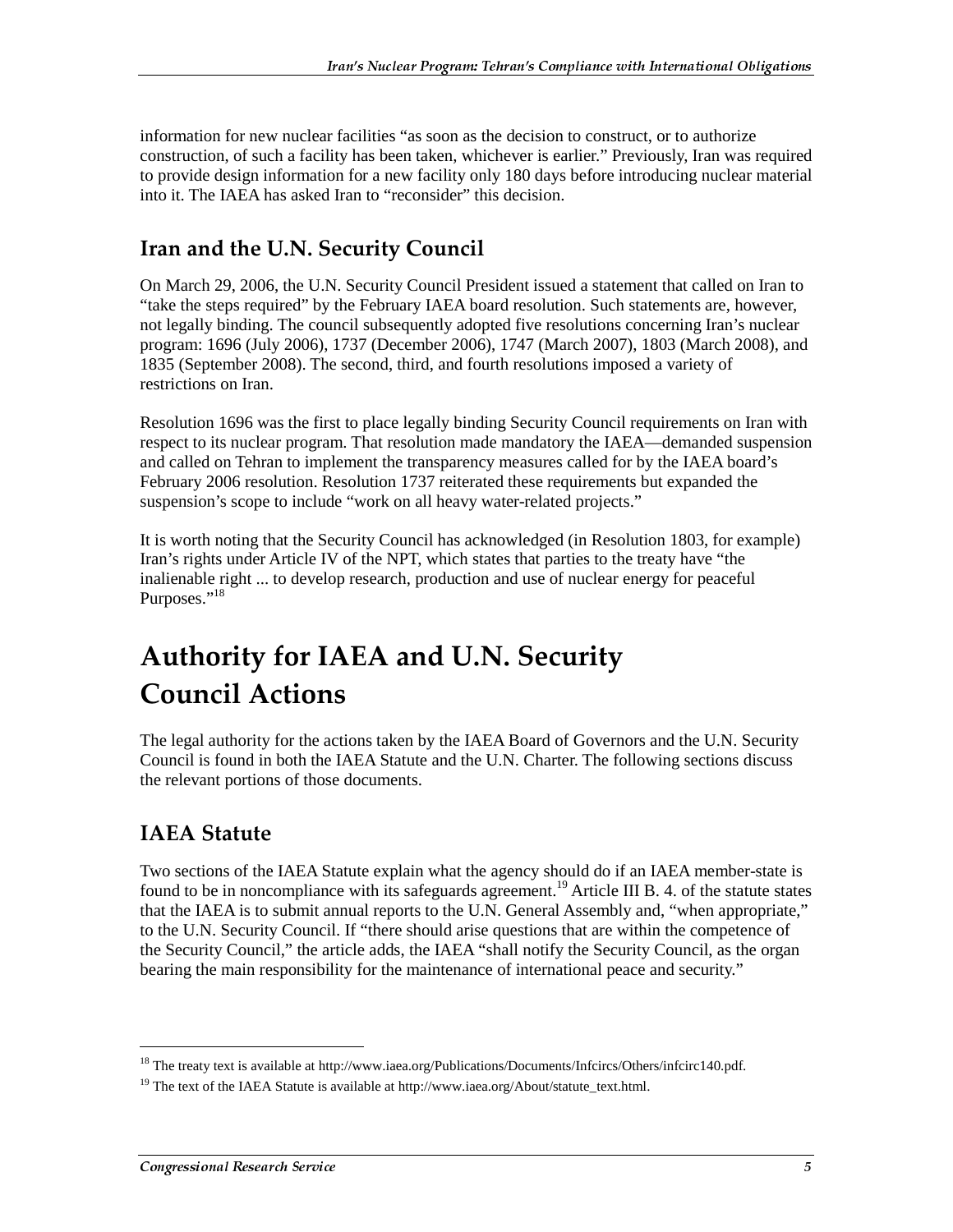Additionally, Article XII C. states that IAEA inspectors are to report non-compliance issues to the agency's Director-General, who is to report the matter to the IAEA Board of Governors. The board is then to "call upon the recipient State or States to remedy forthwith any non-compliance which it finds to have occurred,"as well as "report the non-compliance to all members and to the Security Council and General Assembly of the United Nations."

In the case of Iran, the September 24, 2005 IAEA board resolution (GOV/2005/77) stated that the board

found that Iran's many failures and breaches of its obligations to comply with its NPT Safeguards Agreement, as detailed in GOV/2003/75 [a November 2003 report from ElBaradei], constitute non compliance in the context of Article XII.C of the Agency's Statute;

According to the resolution, the board also found

that the history of concealment of Iran's nuclear activities referred to in the Director General's report [GOV/2003/75], the nature of these activities, issues brought to light in the course of the Agency's verification of declarations made by Iran since September 2002 and the resulting absence of confidence that Iran's nuclear programme is exclusively for peaceful purposes have given rise to questions that are within the competence of the Security Council, as the organ bearing the main responsibility for the maintenance of international peace and security.

ElBaradei issued the report cited by the resolution, GOV/2003/75, in November 2003.<sup>20</sup> It described a variety of Iranian nuclear activities, which are detailed in **Appendix A**, that violated Tehran's safeguards agreement. ElBaradei has since reported that Iran has taken corrective measures to address these safeguards breaches. As noted above, the 2005 resolution called on Iran to take a variety of actions that Tehran was not legally required to implement.

#### **U.N. Charter and the Security Council**

Several articles of the U.N. Charter, which is a treaty, describe the Security Council's authority to impose requirements and sanctions on Iran.<sup>21</sup> Article 24 confers on the council "primary" responsibility for the maintenance of international peace and security." The article also states that the "specific powers granted to the Security Council for the discharge of these duties are laid down" in several chapters of the charter, including Chapter VII, which describes the actions that the council may take in response to "threats to the peace, breaches of the peace, and acts of aggression."

Chapter VII of the charter contains three articles relevant to the Iran case. Security Council resolutions that made mandatory the IAEA's demands concerning Iran's nuclear program invoked Chapter VII. Article 39 of that chapter states that the council

shall determine the existence of any threat to the peace, breach of the peace, or act of aggression and shall make recommendations, or decide what measures shall be taken in accordance with Articles 41 and 42, to maintain or restore international peace and security.

<sup>&</sup>lt;sup>20</sup> Available at http://www.iaea.org/Publications/Documents/Board/2003/gov2003-75.pdf.

<sup>&</sup>lt;sup>21</sup> The text of the charter is available at http://www.un.org/aboutun/charter/.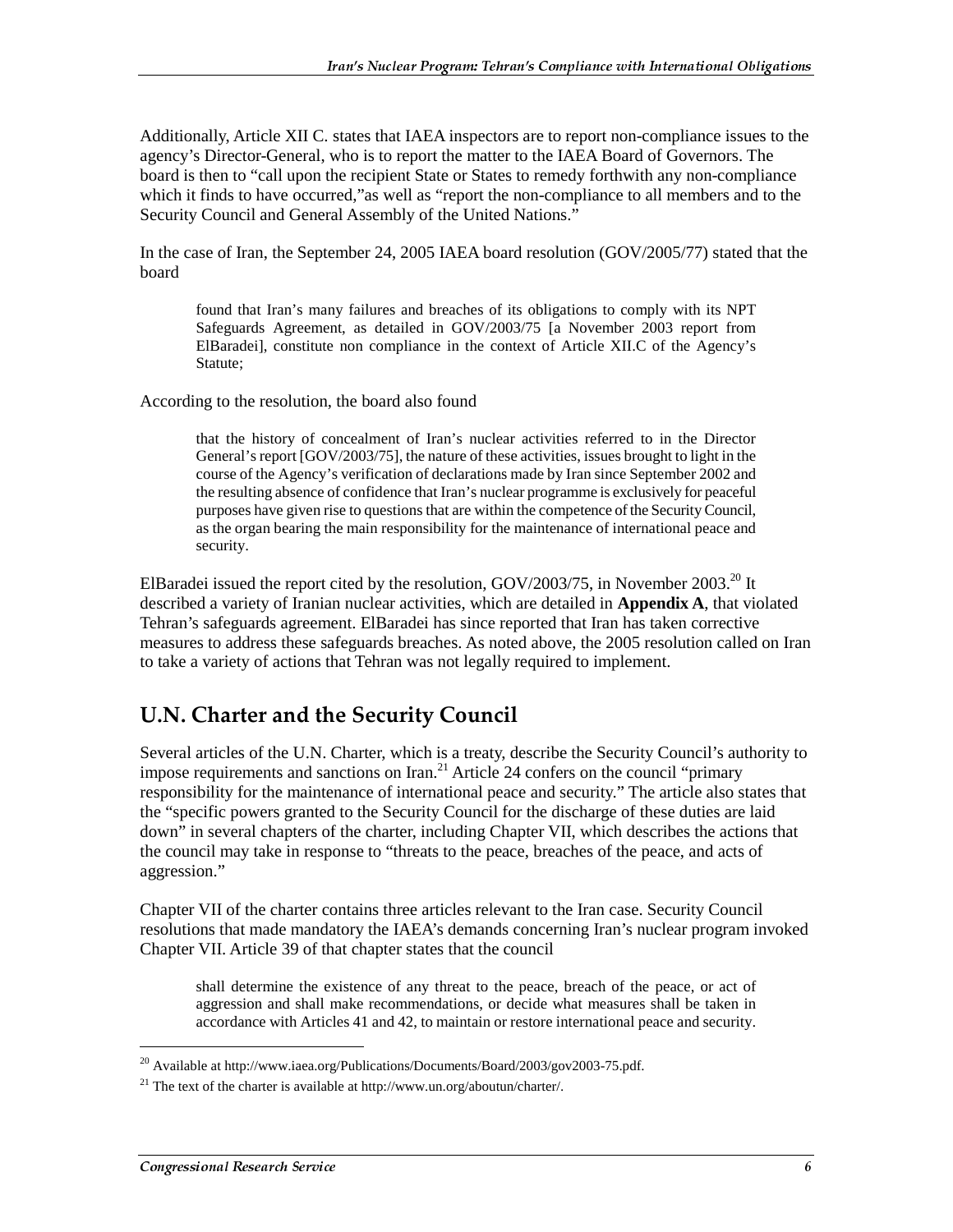Resolution 1696 invoked Article 40 of Chapter VII "in order to make mandatory the suspension required by the IAEA." As noted earlier, that resolution did not impose any sanctions on Iran. Article 40 states that

the Security Council may, before making the recommendations or deciding upon the measures provided for in Article 39 [of Chapter VII], call upon the parties concerned to comply with such provisional measures as it deems necessary or desirable.

Resolutions 1737, 1747, and 1803, which did impose sanctions, invoked Article 41 of Chapter VII. According to Article 41, the Security Council

may decide what measures not involving the use of armed force are to be employed to give effect to its decisions, and it may call upon the Members of the United Nations to apply such measures. These may include complete or partial interruption of economic relations and of rail, sea, air, postal, telegraphic, radio, and other means of communication, and the severance of diplomatic relations.

As noted above, Security Council resolution 1835 did not impose new sanctions, but reaffirmed the previous resolutions and called on Iran to comply with them. The sanctions imposed by those resolutions remain in place. The five permanent members of the council, along with Germany, are continuing to discuss the matter.

It is worth noting that Article 25 of the U.N. Charter obligates U.N. members "to accept and carry out the decisions of the Security Council."

# Has Iran Violated the NPT?<sup>22</sup>

Whether Iran has violated the NPT is unclear. The treaty does not contain a mechanism for determining that a state-party has violated its obligations. Moreover, there does not appear to be a formal procedure for determining such violations. An NPT Review Conference would, however, be one venue for NPT states-parties to make such a determination.

The U.N. Security Council has never declared Iran to be in violation of the NPT; neither the council nor the U.N. General Assembly has a responsibility to adjudicate treaty violations. However, the lack of a ruling by the council on Iran's compliance with the NPT has apparently had little practical effect because, as noted above, the council has taken action in response to the IAEA Board of Governors' determination that Iran has violated its safeguards agreement.

Iran's violations of its safeguards agreement appear to constitute violations of Article III, which requires NPT non-nuclear-weapon states-parties to adhere to their safeguards agreements. Tehran may also have violated provisions of Article II which state that non-nuclear-weapon states-parties shall not "manufacture or otherwise acquire nuclear weapons or other nuclear explosive devices" or "seek or receive any assistance in the manufacture of nuclear weapons or other nuclear explosive devices."

As previously noted, the IAEA is continuing to investigate evidence of what ElBaradei described in June 2008 as "possible military dimensions to Iran's nuclear programme." Such activities may

 $^{22}$  Portions of this section are based on interviews with U.N. and State Department officials.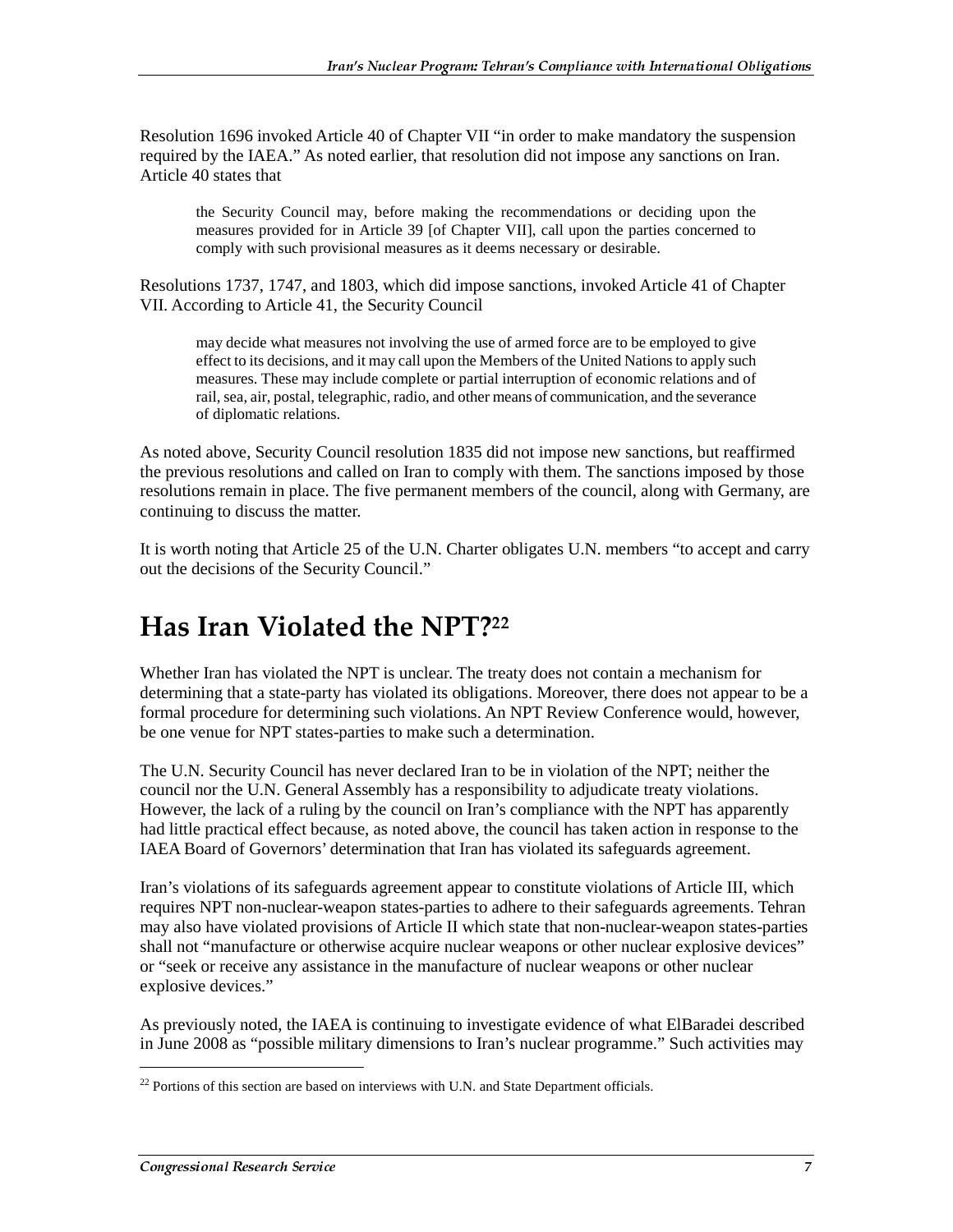indicate that Tehran has violated both Article II provisions described above, but the IAEA has never reported that Iran has attempted to develop nuclear weapons.

Despite the lack of such an IAEA conclusion, a 2005 State Department report argued that the country had violated Article II of the NPT:

The breadth of Iran's nuclear development efforts, the secrecy and deceptions with which they have been conducted for nearly 20 years, its redundant and surreptitious procurement channels, Iran's persistent failure to comply with its obligations to report to the IAEA and to apply safeguards to such activities, and the lack of a reasonable economic justification for this program leads us to conclude that Iran is pursuing an effort to manufacture nuclear weapons, and has sought and received assistance in this effort in violation of Article II of the  $NPT<sup>23</sup>$ 

The report also stated that Iran's "weapons program combines elements" of Tehran's declared nuclear activities, as well as suspected "undeclared fuel cycle and other activities that may exist, including those that may be run solely be the military."

The State Department's reasoning appears to be based on an interpretation of the NPT which holds that a wide scope of nuclear activities could constitute violations of Article II. The 2005 report states that assessments regarding Article II compliance "must look at the totality of the facts, including judgments as to" a state-party's "purpose in undertaking the nuclear activities in question." The report also includes a list of activities which could constitute such noncompliance. $24$ 

The 2005 State Department report cites testimony from then-Arms Control and Disarmament Agency Director William Foster during a 1968 Senate Foreign Relations Committee hearing.<sup>25</sup> Foster stated that "facts indicating that the purpose of a particular activity was the acquisition of a nuclear explosive device would tend to show non-compliance" with Article II. He gave two examples: "the construction of an experimental or prototype nuclear explosive device" and "the production of components which could only have relevance" to such a device. However, Foster also noted that a variety of other activities could also violate Article II, adding that the United States believed it impossible "to formulate a comprehensive definition or interpretation."

A November 2007 National Intelligence Estimate stated that "until fall 2003, Iranian military entities were working under government direction to develop nuclear weapons."<sup>26</sup> This past program could be a violation of Article II, although the estimate does not provide any detail about the program.

<sup>23</sup> *Adherence to and Compliance with Arms Control, Nonproliferation and Disarmament Agreements and Commitments*, Department of State, August 2005, available at http://www.state.gov/documents/organization/52113.pdf.

 $24$  According to the report, such activities can include (1) the presence of undeclared nuclear facilities; (2) procurement patterns inconsistent with a civil nuclear program (e.g., clandestine procurement networks, possibly including the use of front companies, false end-use information, and fraudulent documentation); (3) security measures beyond what would be appropriate for peaceful, civil nuclear installations; (4) a pattern of Article III safeguards violations suggestive not of mere mistake or incompetence, but of willful violation and/or systematic deception and denial efforts aimed at concealing nuclear activities from the IAEA; and (5) a nuclear program with little (or no) coherence for peaceful purposes, but great coherence for weapons purposes.

<sup>25</sup> *Nonproliferation Treaty*, Senate Committee on Foreign Relations, Joint Committee on Atomic Energy [Part 1] July 10-12, 17, 1968; Session 90-2 (1968). The complete statement regarding Article II violations is in **Appendix B**.

<sup>&</sup>lt;sup>26</sup> Available at http://www.dni.gov/press\_releases/20071203\_release.pdf.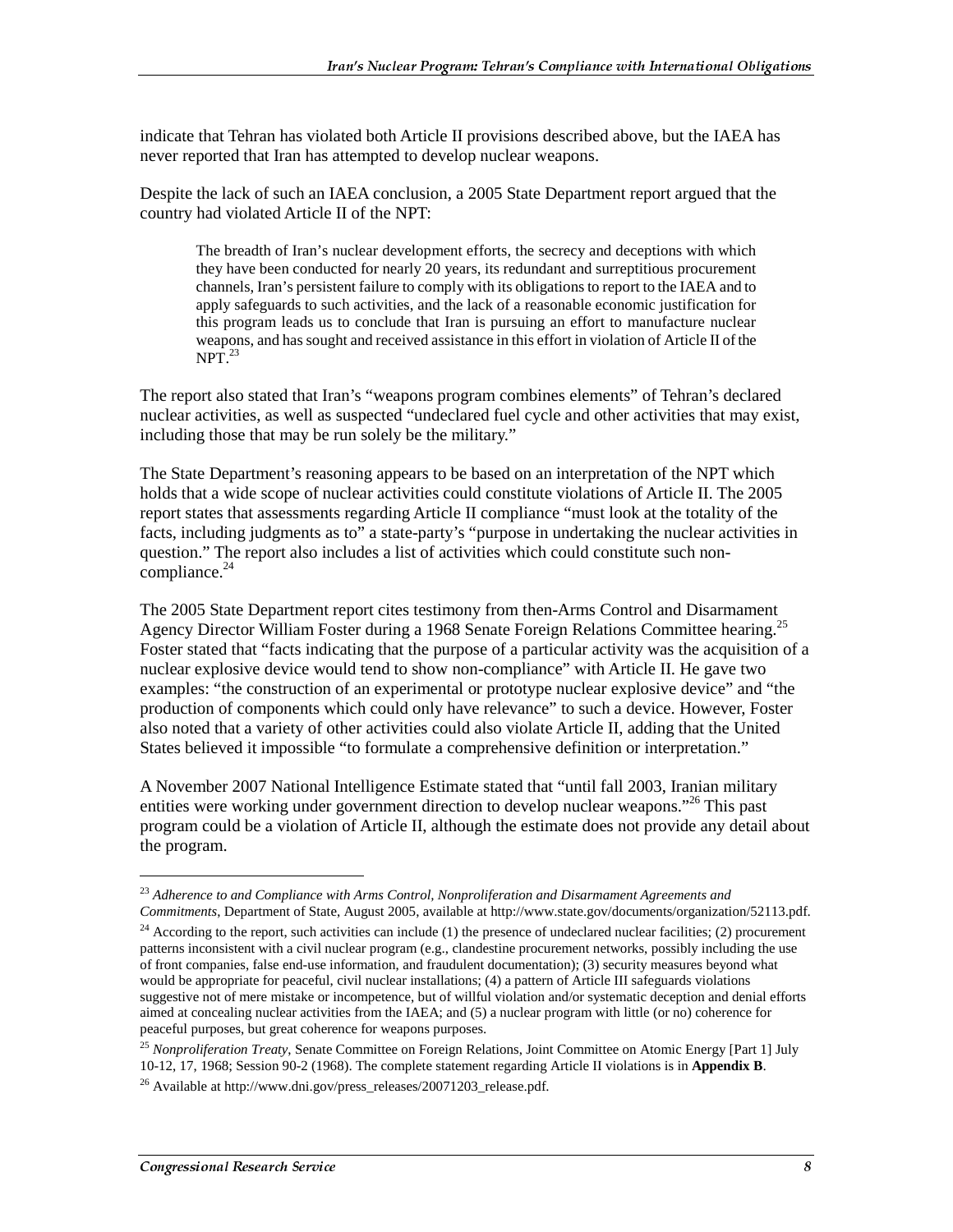It is worth noting that the State Department's arguments appear to rely heavily on the notion that a state's apparent intentions underlying certain nuclear-related activities can be used to determine violations to Article II. This interpretation is not shared by all experts.<sup>27</sup>

<sup>&</sup>lt;sup>27</sup> Personal communication with Andreas Persbo, Senior Researcher, the Verification Research, Training and Information Centre.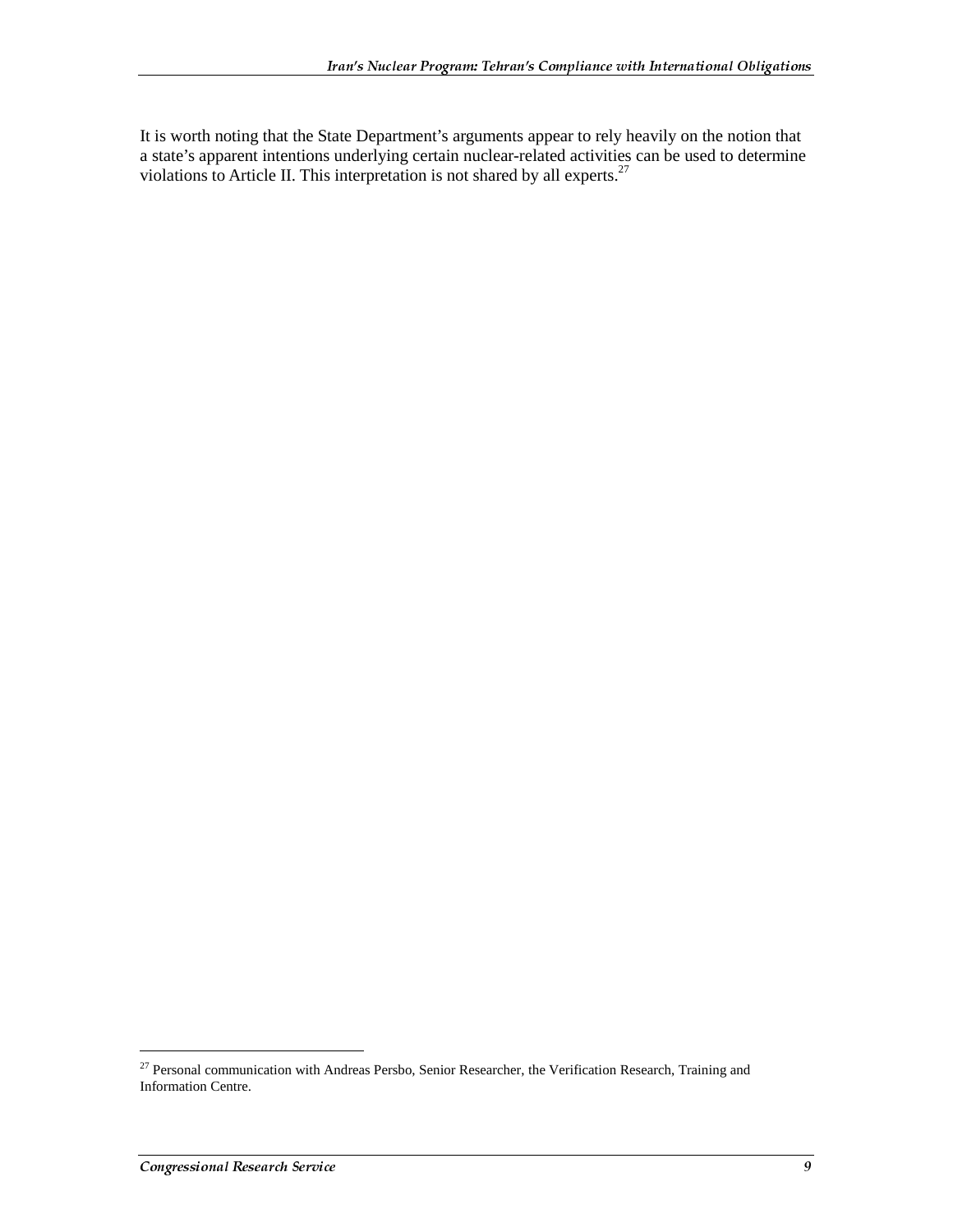### Appendix A. Iranian Noncompliance with Its IAEA Safeguards Agreement

The November 2003 report (GOV/2003/75) from IAEA Director-General ElBaradei to the agency's Board of Governors details what the September 2005 board resolution described as "Iran's many failures and breaches of its obligations to comply with its safeguards agreement."

The report stated that

Iran has failed in a number of instances over an extended period of time to meet its obligations under its Safeguards Agreement with respect to the reporting of nuclear material and its processing and use, as well as the declaration of facilities where such material has been processed and stored.

The report detailed some of these failures and referenced other failures described in two earlier reports (GOV/2003/40 and GOV/2003/63) from ElBaradei to the IAEA board.<sup>28</sup>

According to GOV/2003/40, Iran failed to declare the following activities to the agency:

- The importation of natural uranium, and its subsequent transfer for further processing.
- The processing and use of the imported natural uranium, including the production and loss of nuclear material, and the production and transfer of resulting waste.

Additionally, Iran failed to

- declare the facilities where nuclear material (including the waste) was received, stored and processed,
- provide in a timely manner updated design information for a research reactor located in Tehran, as well as
- provide in a timely manner information on two waste storage sites.

GOV/2003/63 stated that Iran failed to report uranium conversion experiments to the IAEA. According to GOV/2003/75, Iran failed to report the following activities to the IAEA:

- The use of imported natural uranium hexafluoride for the testing of centrifuges, as well as the subsequent production of enriched and depleted uranium.
- The importation of natural uranium metal and its subsequent transfer for use in laser enrichment experiments, including the production of enriched uranium, the loss of nuclear material during these operations, and the production and transfer of resulting waste.
- The production of a variety of nuclear compounds from several different imported nuclear materials, and the production and transfer of resulting wastes.

<sup>&</sup>lt;sup>28</sup> Those reports are available at http://www.iaea.org/Publications/Documents/Board/2003/gov2003-40.pdf and http://www.iaea.org/Publications/Documents/Board/2003/gov2003-63.pdf.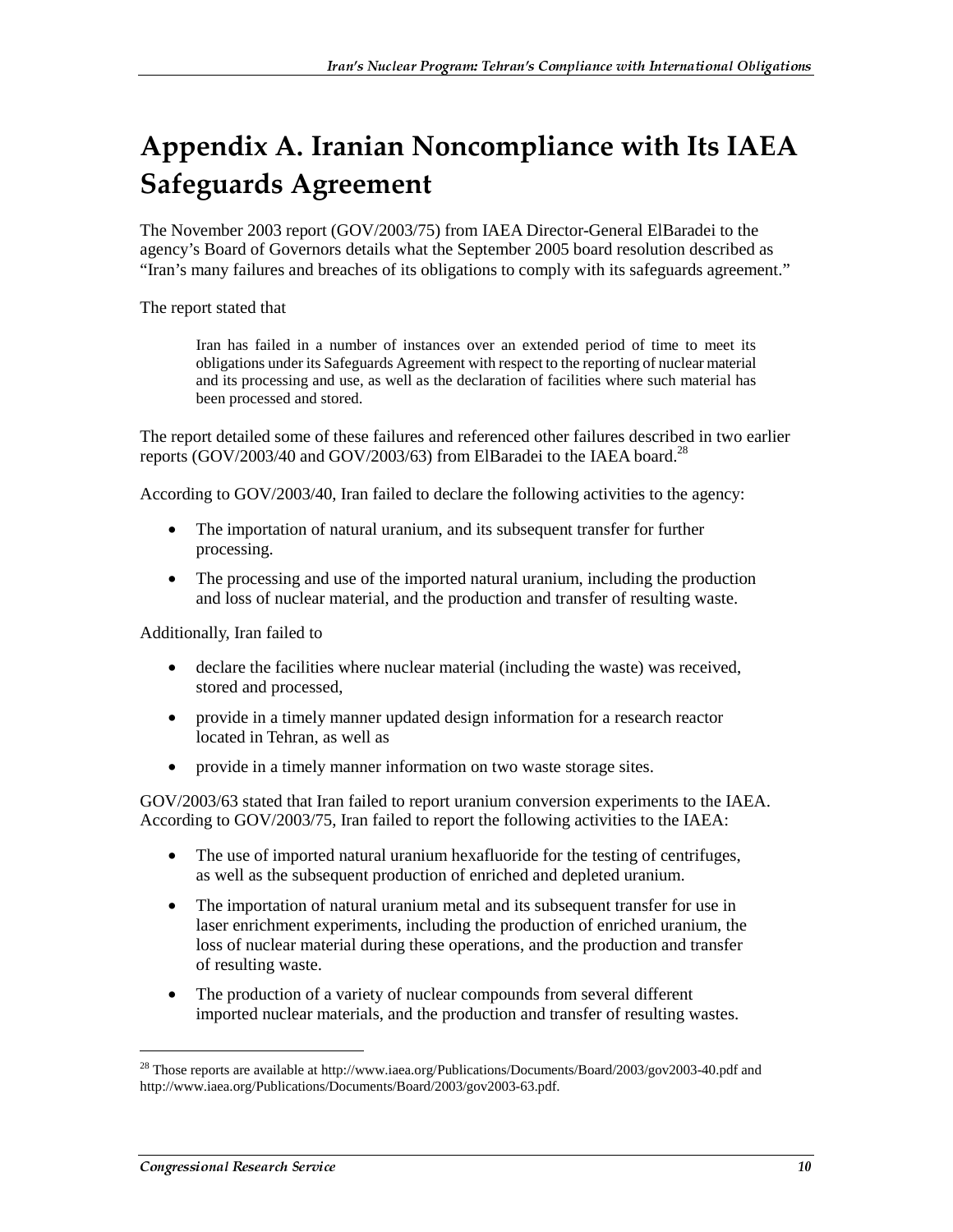• The production of uranium targets and their irradiation in the Tehran Research Reactor, the subsequent processing of those targets (including the separation of plutonium), the production and transfer of resulting waste, and the storage of unprocessed irradiated targets.

Iran also failed to provide the agency with design information for a variety of nuclear-related facilities, according to the report. These included the following:

- A centrifuge testing facility.
- Two laser laboratories and locations where resulting wastes were processed.
- Facilities involved in the production of a variety of nuclear compounds.
- The Tehran Research Reactor (with respect to the irradiation of uranium targets), the hot cell facility where the plutonium separation took place, as well as the relevant waste handling facility.

Additionally, the report cited Iran's "failure on many occasions to co-operate to facilitate the implementation of safeguards, through concealment" of its nuclear activities.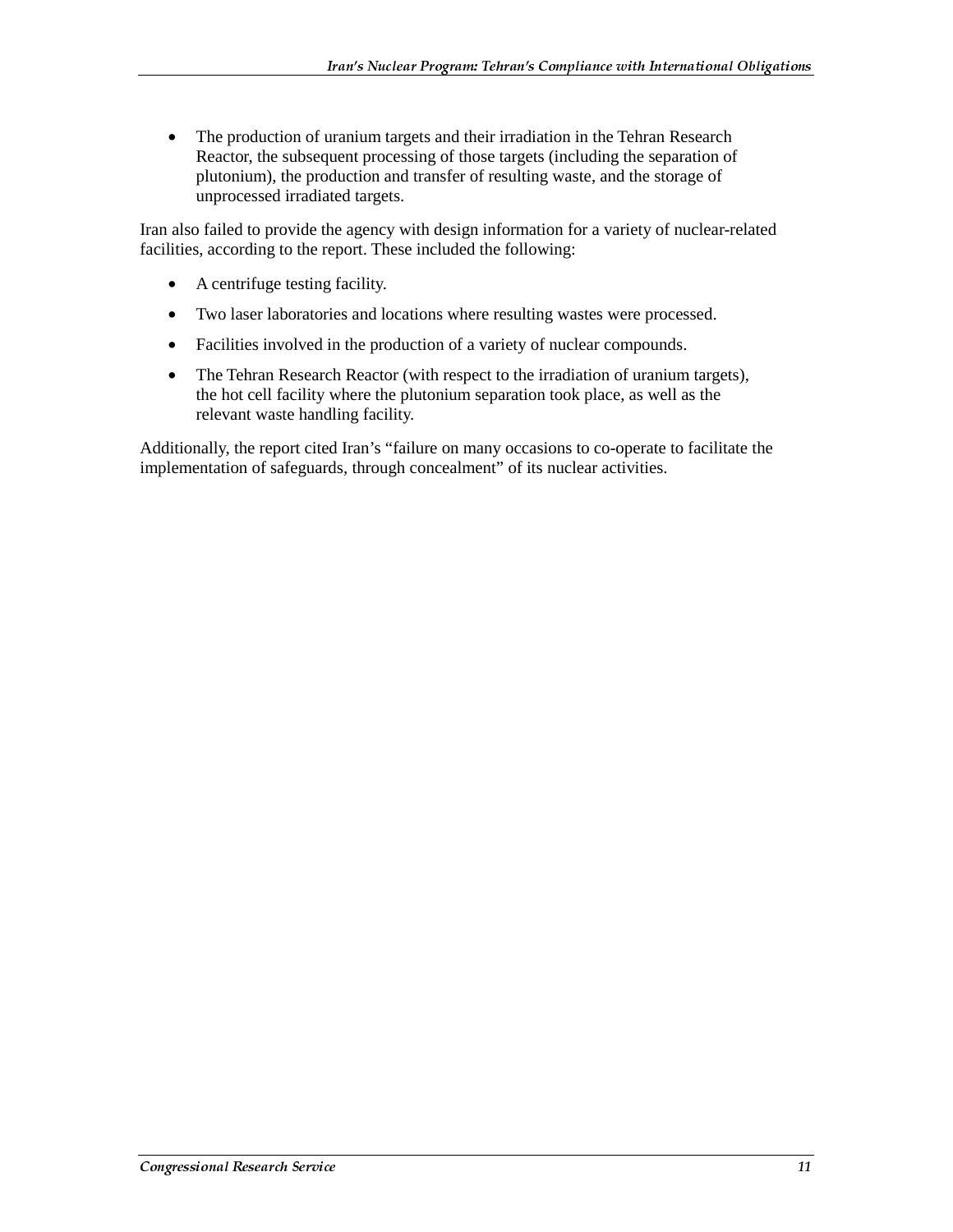## Appendix B. Extended Remarks by William Foster **Regarding Possible NPT Article II Violations**

On July 10, 1968, then-Arms Control and Disarmament Agency Director William Foster testified before the Senate Foreign Relations Committee about the NPT. In response to a question regarding the type of nuclear activities prohibited by Article II of the treaty, Foster supplied the following statement:

Extension of Remarks by Mr. Foster in Response to Question Regarding Nuclear Explosive **Devices** 

The treaty articles in question are Article II, in which non-nuclear-weapon parties undertake "not to manufacture or otherwise acquire nuclear weapons or other nuclear explosive devices," and Article IV, which provides that nothing in the Treaty is to be interpreted as affecting the right of all Parties to the Treaty "to develop research, production and use of nuclear energy for peaceful purposes…in conformity with Articles I and II of this Treaty." In the course of the negotiation of the Treaty, United States representatives were asked their views on what would constitute the "manufacture" of a nuclear weapon or other nuclear explosive device under Article II of the draft treaty. Our reply was as follows:

"While the general intent of this provision seems clear, and its application to cases such as those discussed below should present little difficulty, the United States believe [sic] it is not possible at this time to formulate a comprehensive definition or interpretation. There are many hypothetical situations which might be imagined and it is doubtful that any general definition or interpretation, unrelated to specific fact situations could satisfactorily deal with all such situations."

"Some general observations can be made with respect to the question of whether or not a specific activity constitutes prohibited manufacture under the proposed treaty. For example, facts indicating that the purpose of a particular activity was the acquisition of a nuclear explosive device would tend to show non-compliance. (Thus, the construction of an experimental or prototype nuclear explosive device would be covered by the term 'manufacture' as would be the production of components which could only have relevance to a nuclear explosive device.) Again, while the placing of a particular activity under safeguards would not, in and of itself, settle the question of whether that activity was in compliance with the treaty, it would of course be helpful in allaying any suspicion of non-compliance."

"It may be useful to point out, for illustrative purposes, several activities which the United States would not consider per se to be violations of the prohibitions in Article II. Neither uranium enrichment nor the stockpiling of fissionable material in connection with a peaceful program would violate Article II so long as these activities were safeguarded under Article III. Also clearly permitted would be the development, under safeguards, of plutonium fueled power reactors, including research on the properties of metallic plutonium, nor would Article II interfere with the development or use of fast breeder reactors under safeguards."